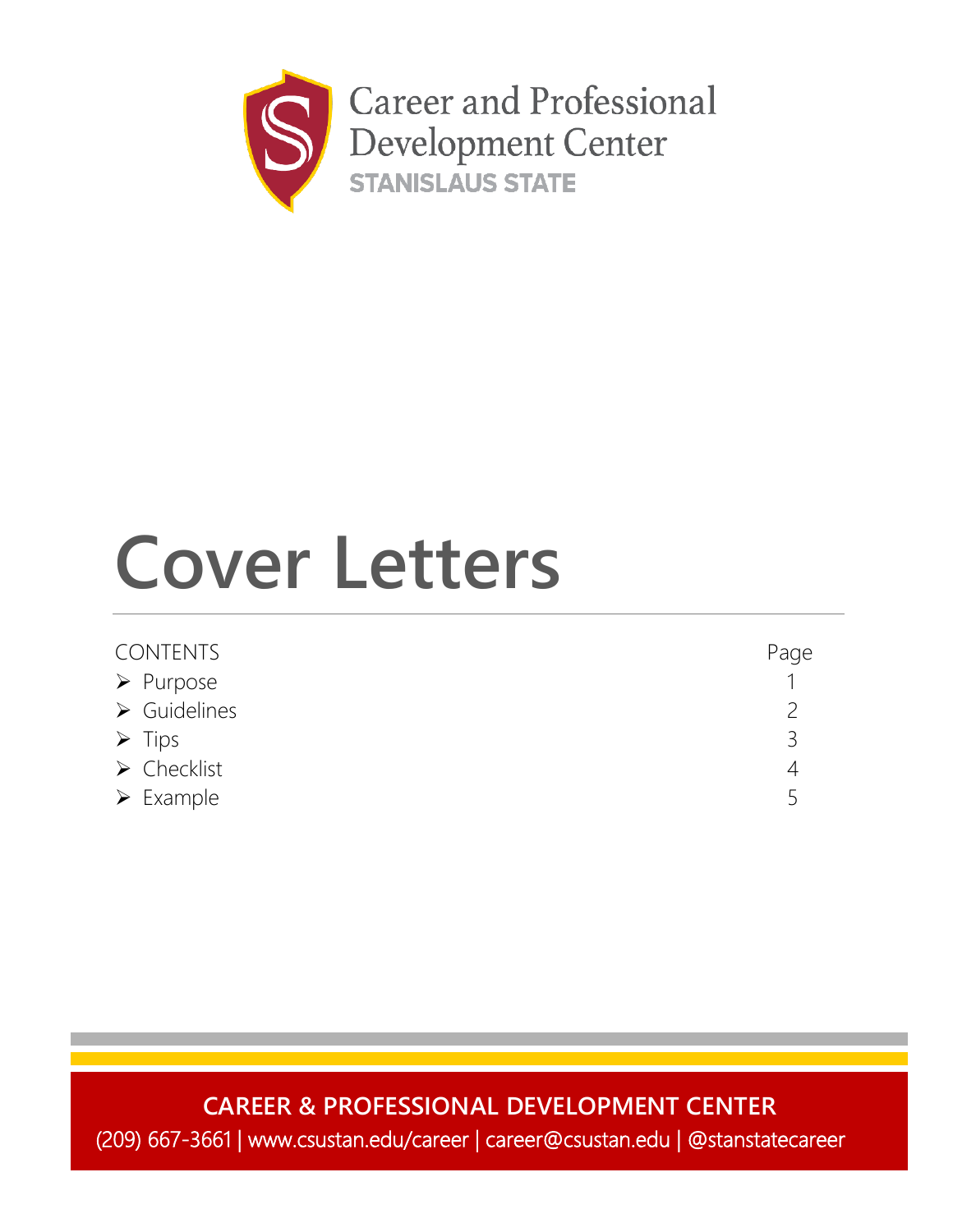## **Purpose**

The purpose of a cover letter is to introduce yourself and express and demonstrate interest in the position for which you are applying. Your letter is an opportunity to sell yourself, expand on your abilities and provide examples of why you are the best candidate for the position. A well written letter should draw interest to your résumé.

Employers judge you on your ability to communicate and your ability to manage the presentation of information. A cover letter demonstrates both. Effective cover letters focus on what you can offer, not on what you want from the employer. To write an employer-centered cover letter, highlight one or two of your accomplishments or abilities *relevant* to the requirements stated in the position description.

Do not simply repeat what is in your résumé. Since the résumé and cover letter complement each other, the best way to distinguish yourself in a cover letter is to communicate your interest in the position as well as your understanding of the company and the department. Take time to analyze the position description and each employer so you can personalize each letter. If you were doing the hiring for this particular position, what attributes would the ideal candidate possess? In addition to the skills and knowledge mentioned in the job description, you would want the ideal candidate to be ambitious and eager to contribute his or her energy and skills to the success of your organization. Find a genuine way to convey this in your letter.

#### When emailing a Cover Letter

Personalize your message by highlighting a key point from the meeting, or mentioning the situation where you obtained the email address or the name of the person who made the referral. This helps the recipient remember you and demonstrates your ability to "follow-up."

Type the body of your letter into the email but remember that email cover letters should be more concise than letters you mail. Create a descriptive subject line that includes the job title and any appropriate keywords to catch the employer's interest (Counseling Aid – Bilingual Spanish). You can cut and paste the text of your résumé into the email or attach a word or pdf version unless an employer specifies "no attachments." Always follow the employer's instructions.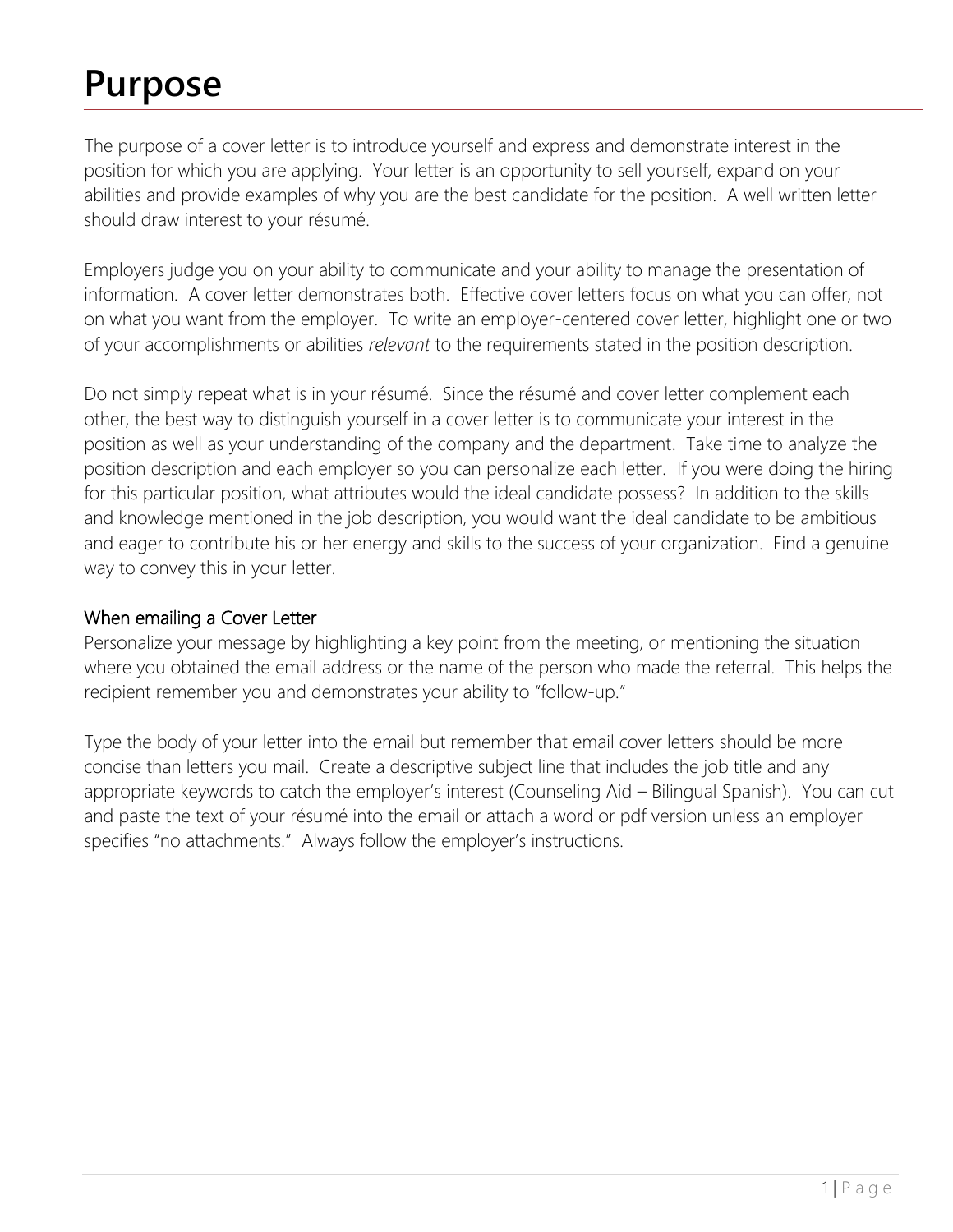### **Guidelines**

| Your Name<br>Your Street Address                                              | (Use the header from your resume) |
|-------------------------------------------------------------------------------|-----------------------------------|
| Your Phone • Your Email                                                       | (Enter 2 times)                   |
| Today's Date                                                                  | (Enter 2 times)                   |
| Mr. /Ms. Contact Person's Name<br>Job Title<br>Company Name<br>Street Address |                                   |
| City, State Zip Code                                                          | (Enter 2 times)                   |
| Dear Mr. / Ms. Contact's Last Name:                                           | (Enter 2 times)                   |

**Paragraph 1 -** State the position you are applying for and how you heard about the opening. Explain why your background makes you the best candidate for the position you are applying for. Keep the first paragraph short and hard-hitting. *(Enter 2 times)*

**Paragraph 2 -** Detail what you could do to contribute to this company/organization. Show how your qualifications will benefit the employer. Point out your unique background and how your experiences make you a qualified candidate for the position. Remember to keep this letter short; few, if any, employers will read a cover letter that exceeds one page. *(Enter 2 times)*

**Paragraph 3 -** Describe your interest in the organization. Subtly emphasize your knowledge about the employer (from the results of your research) and your familiarity with the industry as a whole. You should present yourself as eager to work for this employer. *(Enter 2 times)*

**Paragraph 4 -** In the closing paragraph, you should specifically request an interview. Indicate that you will follow up with a telephone call to discuss "next steps" in the hiring process. Alternatively, you may include your telephone number and the hours you can be reached, so the recruiter may contact you to schedule an interview. Thank them for their time and consideration. *(Enter 2 times)*

Sincerely, *(Enter 4 times)*

*Your Signature (Leave this area blank for your actual signature)*

Your First and Last Name (typed) *(Enter 2 times)*

Enclosure: Resume [for multiple enclosures – Enclosures (3)]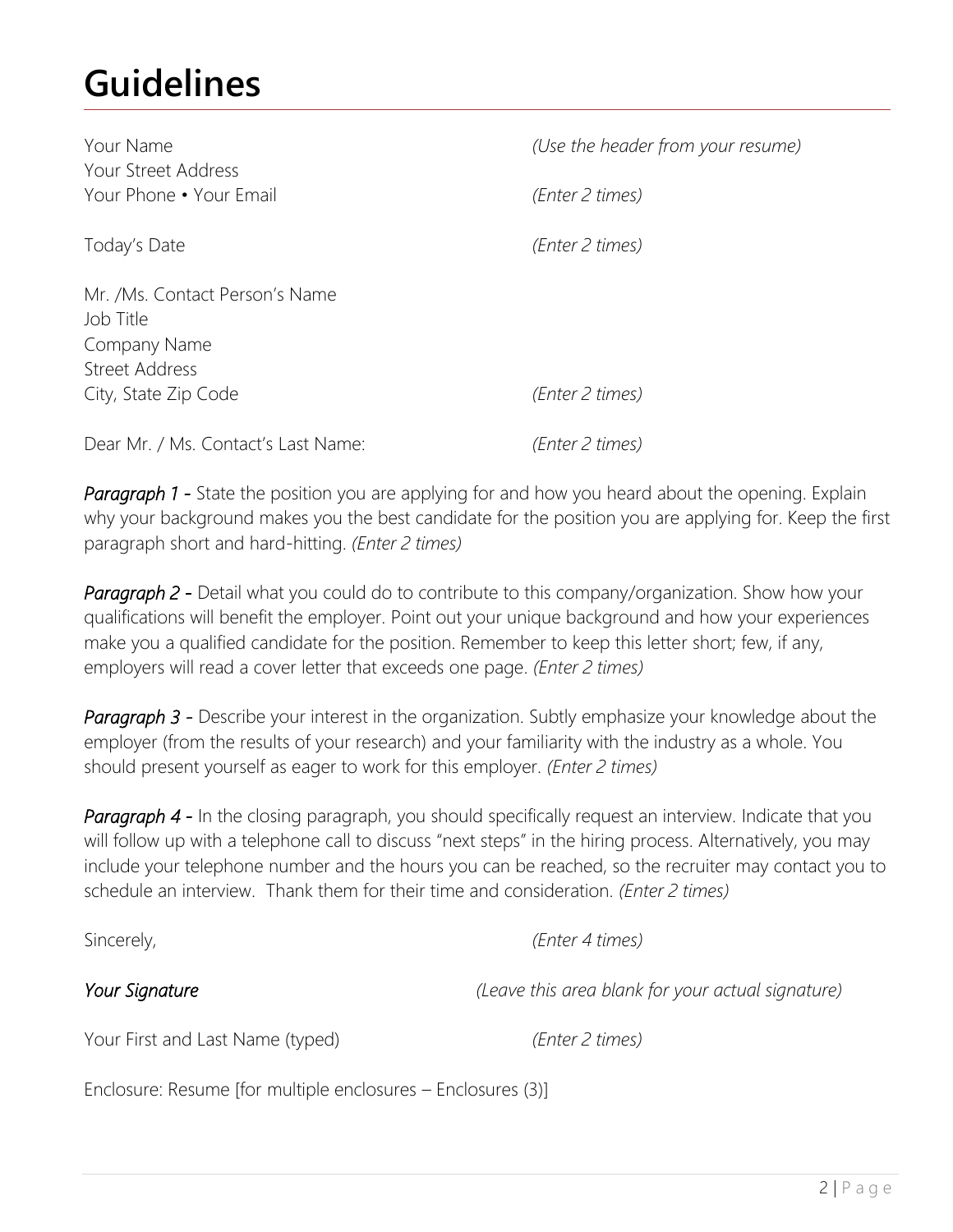## **Cover Letter Tips**

#### Preparation

- $\checkmark$  Research the organization before you write your cover letter by visiting their website, reviewing annual reports, or contacting people in the organization
- $\checkmark$  Address your cover letter specifically to the person by name and title who will be interviewing you
	- Do not address the letter to "To Whom It May Concern" or "Dear Sir/Madam"
	- Call the employer's primary telephone number to ask for this information
	- If you are answering a blind newspaper advertisement one in which the employer is not specified - you can address your letter "Dear Hiring Manager"

#### **Introduction**

- $\checkmark$  Briefly introduce yourself and your interest in the organization (but don't include your own name)
- $\checkmark$  If you are aware of a specific opening, refer to it now
- $\checkmark$  Mention any referral or cite other research that prompted you to write (article, etc.)

#### Body

- $\checkmark$  Provide a selection of highlights from your background most relevant to the position to communicate you are the best "fit"
- $\checkmark$  Focus on your skills and accomplishments and how they could contribute to the employer
- $\checkmark$  Demonstrate your passion and that you're knowledgeable about the organization or career field
- $\checkmark$  Keep your letter to three or four paragraphs and no longer than one page

#### Closing

- $\checkmark$  Provide your estimation of the next step in the process with a time frame ("I will contact you to follow-up on this letter in the next week" or "I look forward to hearing from you in the next few weeks")
- $\checkmark$  Be assertive
	- "I will call you next week to discuss the next steps in the hiring process." If you say you will call next week, be sure to call!
	- Always close your cover letter with a request for an *interview* (not a request to be hired).
- $\checkmark$  Thank the prospective employer for their time and consideration
- $\checkmark$  Refer to any enclosures (resume, letters of recommendation or list of references)

#### General

- $\checkmark$  Proofread your letter.
- Use a clear font large enough to allow easy reading. Avoid script and other exotic typefaces. Ideally, utilize the same font as you use in your resume.
- $\checkmark$  Avoid bold assertions of worth with egocentric statements document proof of your capabilities (awards, recognition, etc.)
- $\checkmark$  Avoid using the word "although"
- $\checkmark$  Use simple, direct, and professional language
- $\checkmark$  Avoid too many adjectives or convoluted syntax
- $\checkmark$  Use business format (1-inch margins, left margin alignment, no indents, and correct spacing)
- $\checkmark$  Never send out a resume without a cover letter unless the employer clearly requests a resume ONLY.
- $\checkmark$  Do not discuss salary or negotiations before you get an offer.
- $\checkmark$  Be positive, enthusiastic, and sincere.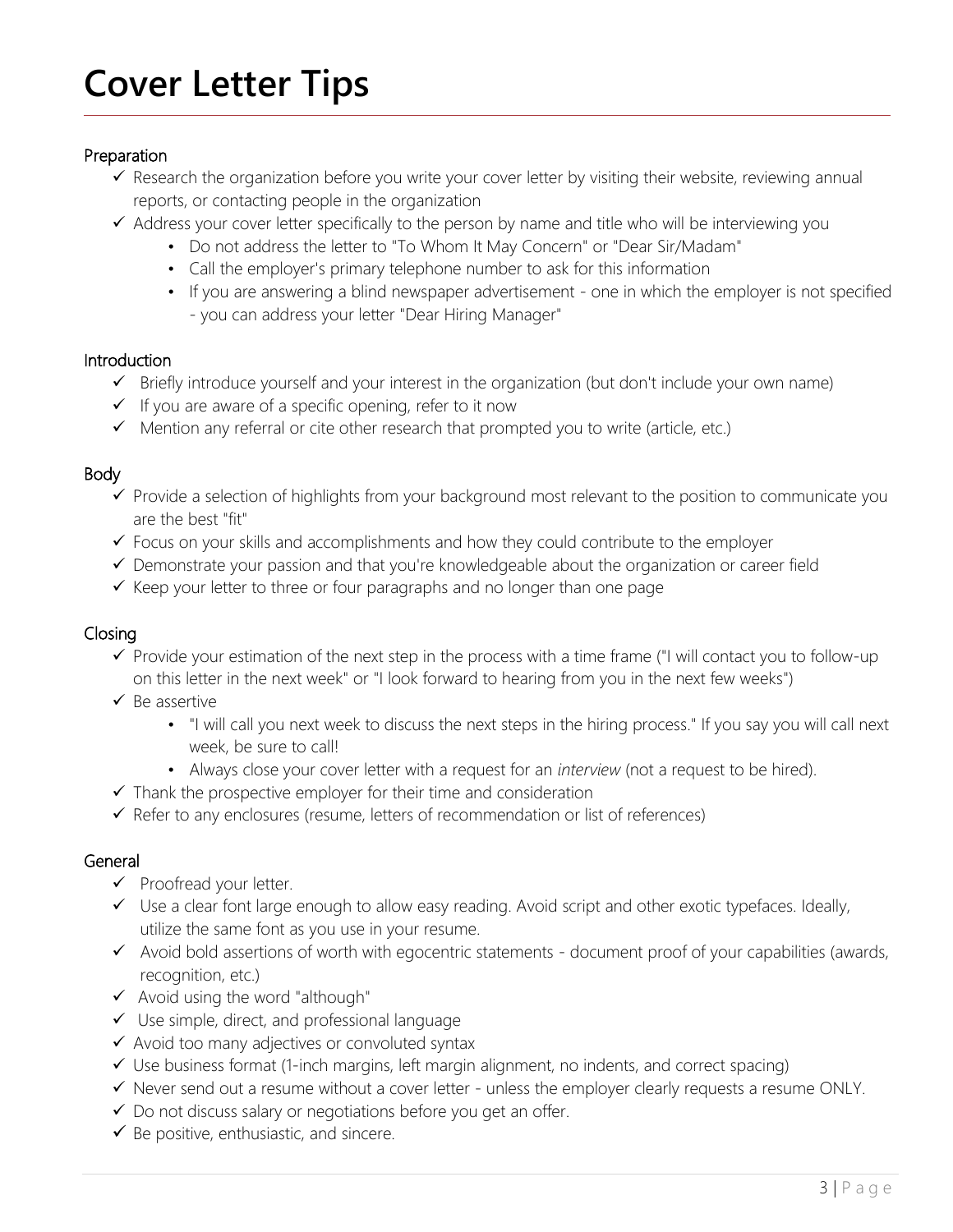### **Checklist**

- Did you proofread your letter?
- $\checkmark$  Is the letter addressed to a specific person with name, job title, organization, and address spelled correctly?
- $\checkmark$  Is your contact information correct?
- $\checkmark$  Does the letter show passion for the work?
- $\checkmark$  Does the letter highlight skills and accomplishments and go beyond a mere statement of what is already on the resume?
- $\checkmark$  Does the letter clearly demonstrate that I have a clear idea of the job objective?
- $\checkmark$  Is my closing paragraph proactive?
- $\checkmark$  is the letter focused on the needs of the employer, not your needs?
- $\checkmark$  Is the letter limited to one page per degree maximum?
- $\checkmark$  Is the letter printed on 8 1/2" by 11" resume quality paper? Use a matching envelope if mailing out.
- $\checkmark$  Did you sign the letter?
- $\checkmark$  Did you keep a copy for your records?